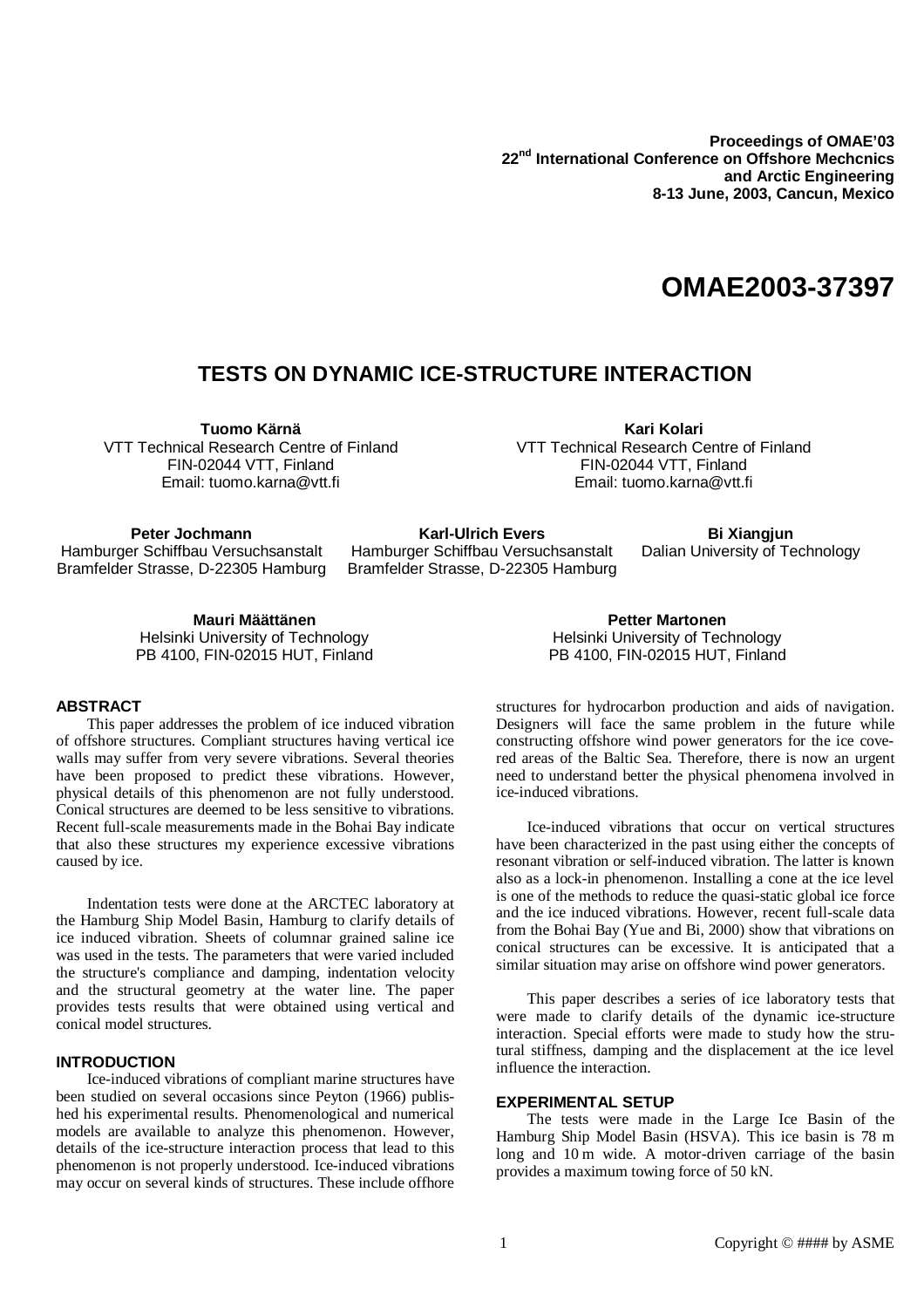Two stiff and heavy vertical columns were fixed on the carriage. The test structure was installed on these columns as illustrated in Fig. 1. The structure was a cross-type, welded steel structure. The vertical and horizontal beams of the test structure were fabricated from rectangular hollow sections. The vertical column was connected to the horizontal torsion beam that provided compliance for the structure. The ends of the torsion beam were connected to the carriage columns A and B.

One of the aims of this test series was to use a test structure that has more than just one natural mode that is relevant for the structural response. Therefore, different concepts were used to tune the structure's dynamic behavior. First, the test structure had an option to have rubber springs in the connections between the columns A and B and the horizontal beam. Second, three additional masses were used to tune the dynamic properties of the test structure. Two of them were attached at the upper part of the vertical beam as shown in Figs. 1 and 2. The third mass was inside the vertical beam, at its lower end. Additional tensile elements were used to prevent excessive local deformations of the structure. A finite element model (Fig. 3) was used in the initial design phase to find appropriate dimension for the test structure



*Figure 1. Sketch of the test structure and it's connection to the HSVA's Carriage.*



*Figure 2. Interaction between the test structure and the ice. Figure 3. Eigenmodes and eigenfrequencies were*

*studied using a FEM model*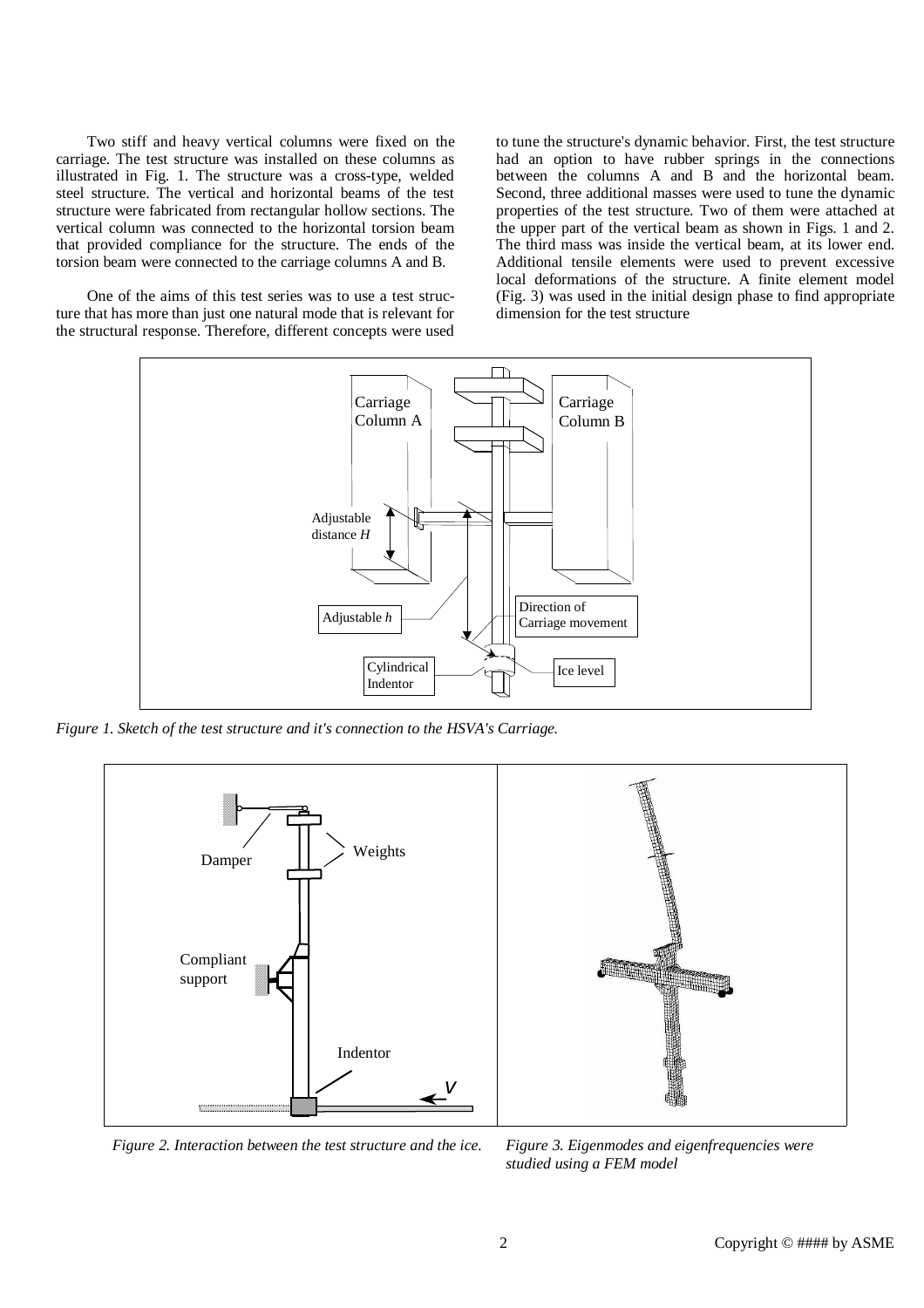#### **Structural variants**

The stiffness of the structure "as seen by the ice" was varied during the test series by changing the distance of structure (*H)* and the position of the indentor (*h*) as shown in Fig. 1. Additional changes in the stiffness properties were achieved by modifying the joints between the horizontal beam and the columns A and B. The stiffness and eigenfrequences were verified experimentally after each major change of the structural properties.

A frictional damper with a variable damping capacity was used in some of the tests. The damper was connected between the top of the structure and the carriage (Fig. 2). The damping forces were measured by a load cell. Two spring loaded screws were used to adjust the damping force.

#### **Measurements and observations**

Ice force measurements were done indirectly. Three sets of strain gauges were used to obtain three independent signals for the forces. One set of strain gauges was located in the horizontal beam to measure the torsional moment. Two sets of strain gauges were fixed on the vertical beam to measure the shear force and bending moment. Damping forces were measured, when the friction damper was active.

Two displacement transducers and several accelerometers were used to record the dynamic state of structural displacements. The position and speed of the main carriage were also measured in each test.

All the tests were recorded using video cameras and digital cameras. One conventional camera was attached to the carriage beam above indentor so that the indentor behavior and ice failure could be recorded simultaneously. Freehand digital video and still cameras were used also. Compressed air was used to blow crushed ice away in front of the indentor as shown in Fig. 4(a).

#### **Indentors**

Two different types of indentors were used in the tests. Most tests were done using a cylindrical indentor having a diameter of  $114 \text{ mm}$ . (Fig. 4(a)). A faceted cone with a waterline deameter of 220 mm was also used in a few tests (Fig. 4(b)). Compared to full scale structrues, the geometric scale was in the range from 1/50 to 1/200. The angle of inclination was 30 degrees for the conical indentor. The indentors were fixed to the vertical beam using bolts so that the position of the indentor could be adjusted (*h* in Fig. 1).



Figure 4. (a) Test set-up with a cylindrical indentor and an air blow system. (b) Conical indentor after the tests.

#### **Model ice**

The tests were done using columnar grained model ice. The ice was prepared using a conventional method where a precooled water having a salinity of 9 ppt was seeded to initiate the growing process of the ice. The salinity of the ice varied from 2.4 ppt to 4.6 ppt. The compressive strength varied within the ice sheets from 0.3 MPa to 0.7 Mpa coresponding to the salinity content. The specimen temperature varied from -3 °C to -5 °C during the compression tests. Most of the tests were done at an air temperature of -15 °C. The ice thickness varied in different ice sheets from 80 mm to 90 mm.

#### **TEST RESULTS**

Tests were done by pushing the structure against a uniform ice sheet that was laterally confined between the walls of the ice basin. Five different variants of the basic test structure and three different ice sheets were used. Figures 5 to 7 show results obtained with the test structure SV8 having the two lowest natural frequencies at 6.7 Hz and 17.2 Hz. The corresponding damping ratios as a fraction of critical were 0.7% and 2%.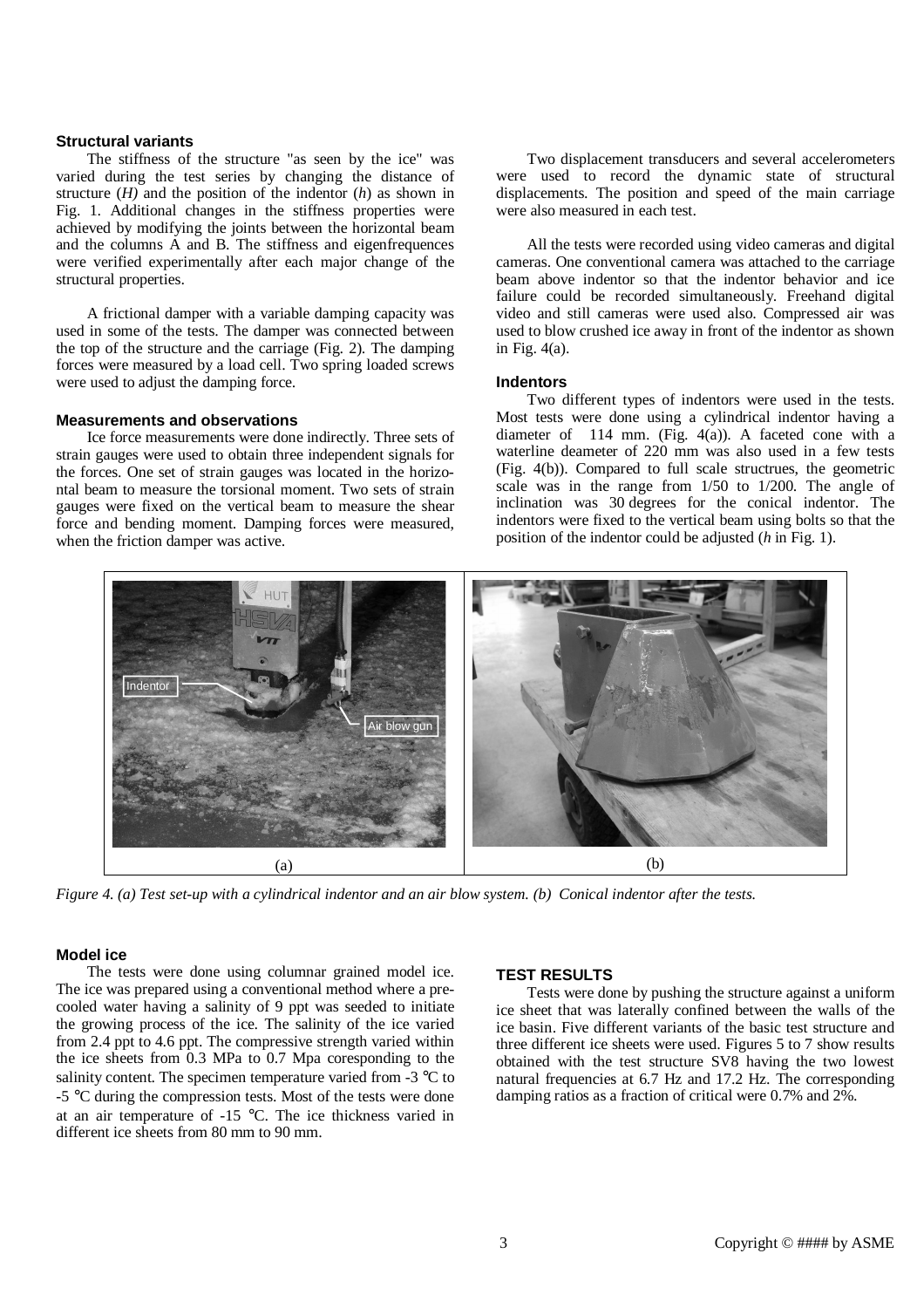

Figure 5. Measured accelerations at the top of the structure at different indentation velocities. The cylindrical indentor was used.  $(a)$   $v = 18$  *mm/s,*  $(b)$   $v = 48$  *mm/s,*  $(c)$   $v = 98$  *mm/s,*  $(d)$   $v = 198$  *mm/s.*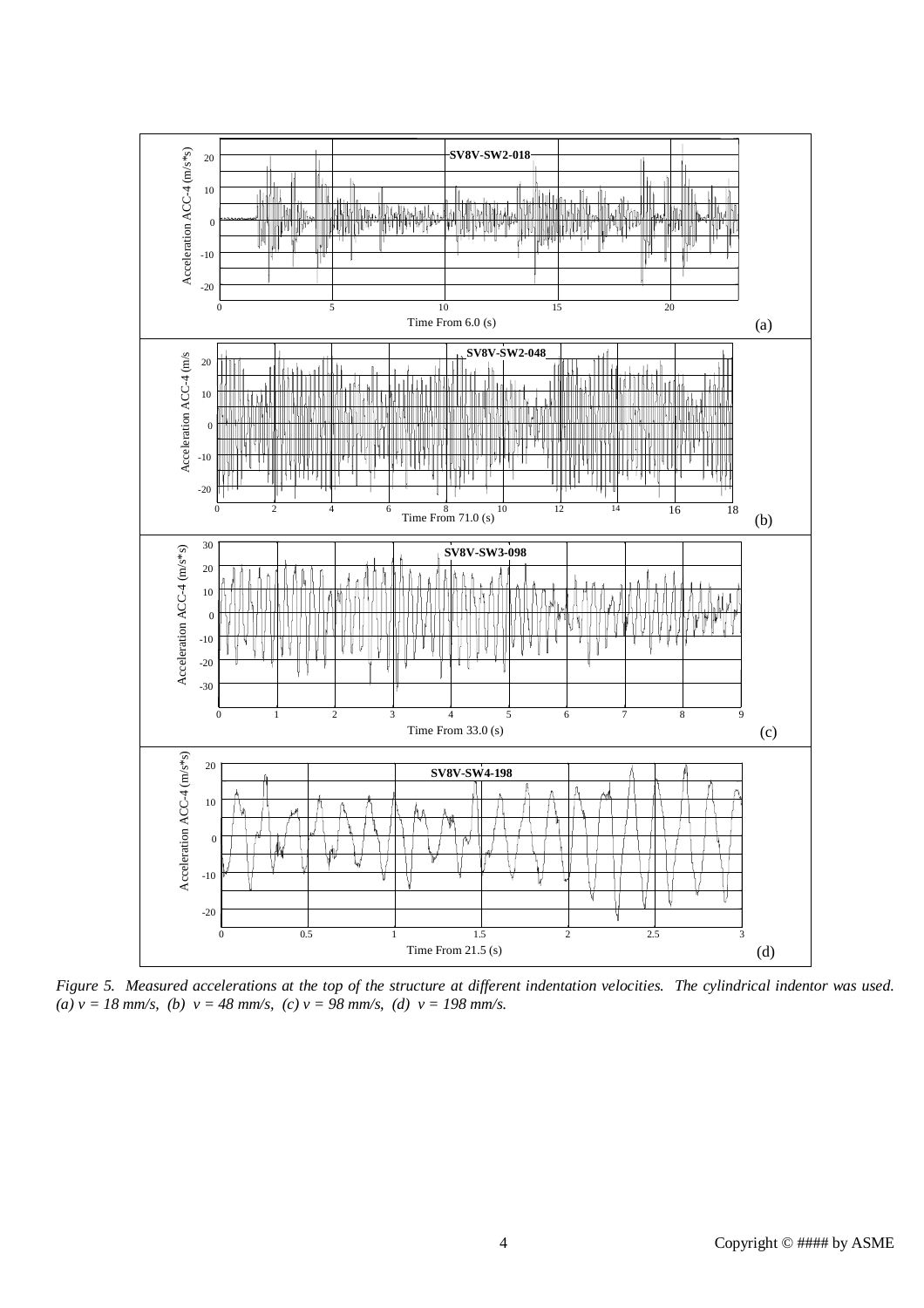

Figure 6. Measured accelerations at the top of the structure at different indentation velocities. The faceted cone was used as the indentor. (a)  $v = 18$  mm/s, (b)  $v = 48$  mm/s, (c)  $v = 98$  mm/s, (d)  $v = 198$  mm/s.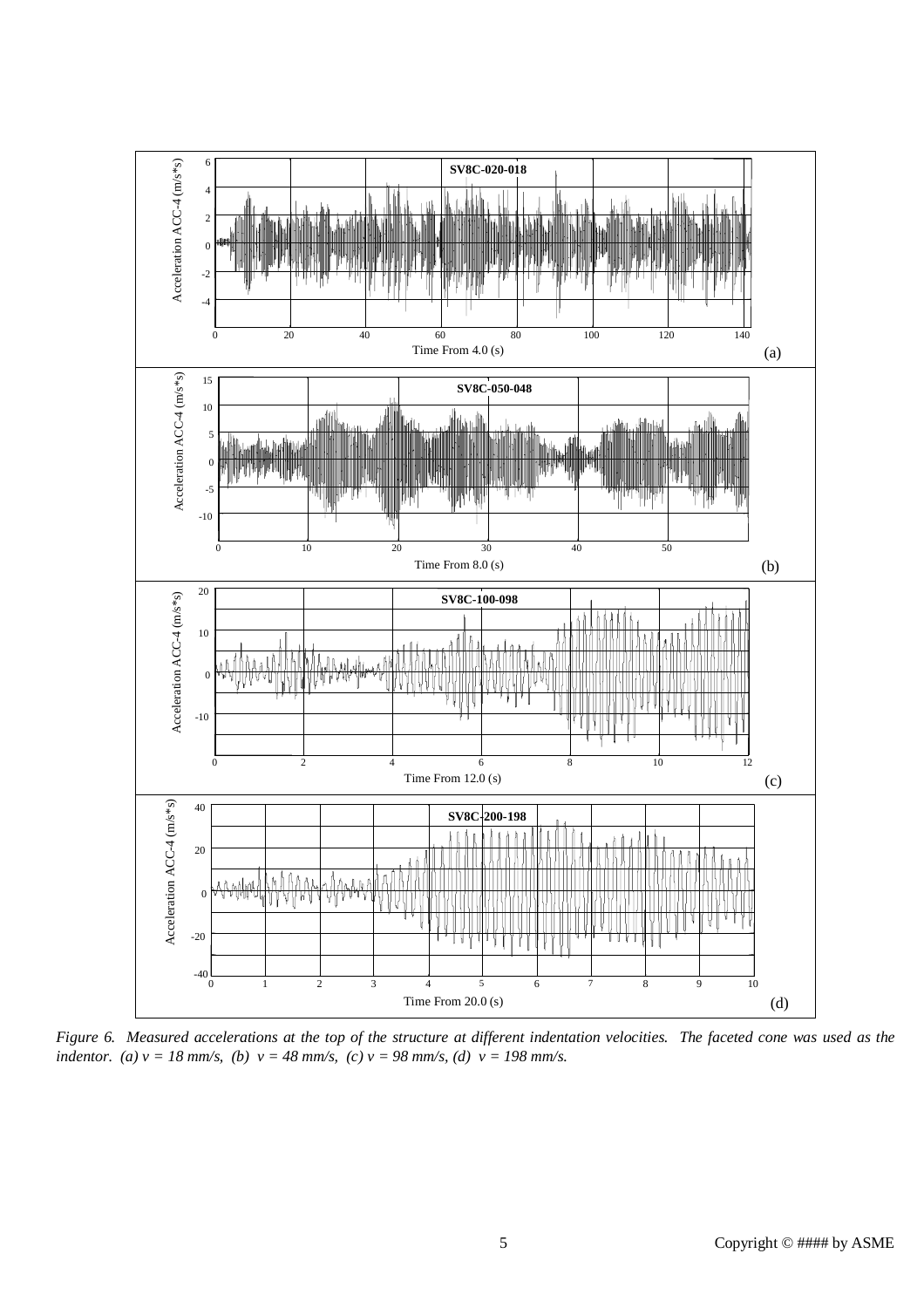Figure 5 shows results in conditions where a cylindrical indentor was used. The changes of the structural response are shown as the indentation velocity increased from about 20 mm/s to 200 mm/s. At the low velocities the waterline stiffness of the structure appears to be the main controlling parameter of the interaction. As the ice velocity is low, the structure follows the displacement of the ice edge until the ice fails. The accelerations of the structure are small during this loading phase. A phase of transient vibrations is triggered by the ice failure. These transients can be seen in Fig. 5(a).

The inertia forces of the structure start to control the interaction as the indentation velocity increases. Steady state vibration may occur, in particular if the structural damping is low. This test structure experienced the highest response at the velocities of 100 mm/s to 120 mm/s (Figs. 5(c) and 7). At very high velocities the response is reduced and changes from a narrow band response to broad band response.

Figure 6 shows the response of the test structure SV8 in conditions where the faceted cone was used as the indentor.

Comparisons with Fig. 5 show that the cone reduced the response when the indentation velocity was smaller than about 180 mm/s (see also Fig. 7). A resonant condition was found at indentation velocity was 200 mm/s. This was caused by the particular ice failure mode that prevailed at all ice velocities while the cone was used. The grain boundaries of the columnar grained ice were weak. Therefore, the ice did not fail by a bending failure mode that is common for conical structures. Instead, sequential shear failures occurred along the grain boundaries due to the vertical load component created by the cone. The ice failure length varied between 30 mm and 40 mm for the 90 mm thick ice sheet. Therefore the ice failure process created a narrow band periodical force.

Figure 7 shows a comparison between the measured response in the two cases where a cylinder and a faceted cone were used as indentors. It is commonly deemed that the dynamic response is reduced significantly when the waterline geometry of the structure is inclined instead of vertical. In this test series the cone reduced the maximum response. However, the reduction was only small.



Figure 7. Peak acceleration at the top of the test structure SV8 as a function of indentation velocity.

#### **CONCLUSIONS**

A series of indentation tests was done using saline columnar grained ice. The dynamic properties of the test structure were varied during the test series. In particular the stiffness of the structure "as seen by the ice" was varied as well as the structural damping. All details of the test programme are described by Kärnä et al. (2003). The present paper shows selected results for a structure that had a low structural damping. Steady state vibrations occurred at the lowest natural frequency at some ice velocities when a cylinder was used as an indentor. Heavy vibrations were found also when a faceted cone was used as the indentor. These vibrations were caused by a resonant condition that occurred due to a specific ice failure mode.

#### **ACKNOWLEDGMENTS**

The author(s) would like to thank the Hamburg Ship Model Basin (HSVA), especially the ice tank crew, for the hospitality, technical support and professional execution of the test programme in the ARCTECLAB. The research activities carried out at the Major Research Infrastructure ARCTECLAB were financially supported by the Human Potential and Mobility Programme from the European Union through contract HPRI-CT-1999-00035.

#### **REFERENCES**

Peyton, H.R. 1966. Sea ice strenght. University of Alaska. Geophysical Institute. Final Report for the Navy Office of Naval Research, Contract Nr 2601(01).